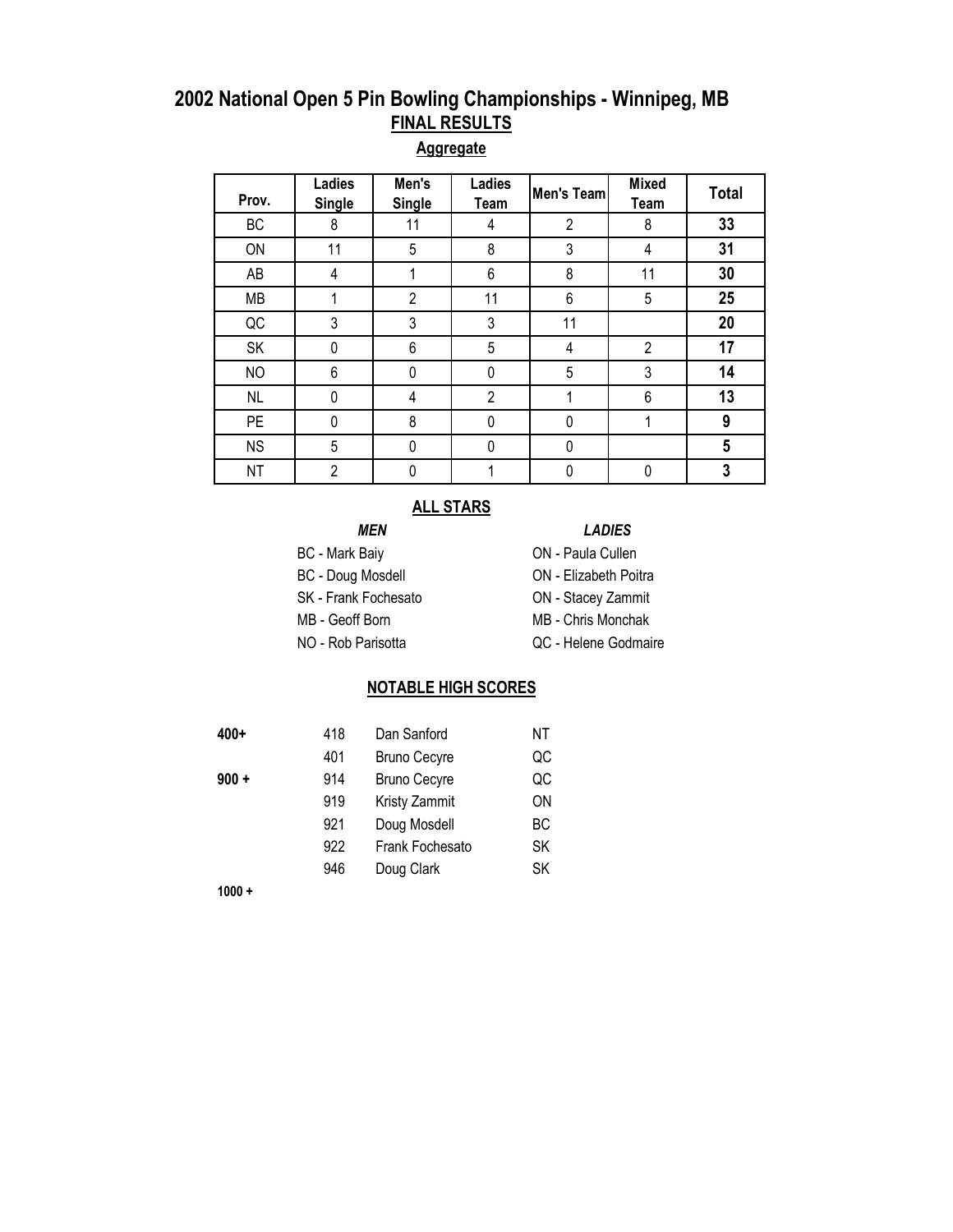#### *HIGH SCORES*

|                   | <b>Individual High Single</b>  |                               | <b>Team High Single</b> |                          |                         |  |
|-------------------|--------------------------------|-------------------------------|-------------------------|--------------------------|-------------------------|--|
| Ladies Single     | 380                            | NT - Kim Bailey               | Ladies                  | 1502                     | Ontario                 |  |
| Men's Single      | 378                            | <b>BC</b> - Mark Baily        | Men                     | 1444                     | Manitoba                |  |
| Ladies Team       | 385                            | ON - Kristy Zammit            | Mixed                   | 1314                     | Ontario                 |  |
| Men's Team        | 418                            | NT - Dan Sanford              |                         | <b>Team High Triple</b>  |                         |  |
| Mixed Team Lady   | 355                            | ON - Michelle Canham          | Ladies                  | 3975                     | Manitoba                |  |
| Mixed Team Man    | 373                            | NO - Phil Desaulnier          | Men                     | 3931                     | Quebec                  |  |
|                   | <b>Individual High Triple</b>  |                               | Mixed                   | 3928                     | Alberta                 |  |
| Ladies Single     | 844                            | QC - Helene Godmaire          |                         | <b>Team High Four</b>    |                         |  |
| Men's Single      | 946                            | SK - Doug Clark               | Ladies                  | 5243                     | Manitoba                |  |
| Ladies Team       | 919                            | ON - Kristy Zammit            | Men                     | 4726                     | Nova Scotia             |  |
| Men's Team        | 922                            | SK - Frank Fochesato          | Mixed                   | 4780                     | <b>British Columbia</b> |  |
| Mixed Team Lady   | 759                            | MB - Deanna Barbour           |                         | <b>Team High Five</b>    |                         |  |
| Mixed Team Man    | 921                            | <b>BC</b> - Doug Mosdell      | Ladies                  | 6414                     | Alberta                 |  |
|                   | <b>Individual High Four</b>    |                               | Men                     | 6190                     | Saskatchewan            |  |
| Ladies Single     | 1136                           | NT - Kim Bailey               | Mixed                   | 6020                     | <b>British Columbia</b> |  |
| Men's Single      | 1175                           | SK - Doug Clark               |                         | <b>Team High Six</b>     |                         |  |
| Ladies Team       | 1183                           | ON - Kristy Zammit            | Ladies                  | 7528                     | Alberta                 |  |
| Men's Team        | 1223                           | SK - Frank Fochesato          | Men                     | 7420                     | Prince Edward Island    |  |
| Mixed Team Lady   | 987                            | MB - Deanna Barbour           | Mixed                   | 7009                     | Alberta                 |  |
| Mixed Team Man    | 1275                           | <b>BC</b> - Doug Mosdell      |                         | <b>Team High Seven</b>   |                         |  |
|                   | <b>Individual High Five</b>    |                               | Ladies                  | 8724                     | <b>British Columbia</b> |  |
| Ladies Single     | 1384                           | NT - Kim Bailey               | Men                     | 8604                     | Saskatchewan            |  |
| Men's Single      | 1511                           | SK - Doug Clark               |                         | <b>Team High Eight</b>   |                         |  |
| Ladies Team       | 1440                           | <b>ON</b> - Elizabeth Poitras | Ladies                  | 9339                     | Saskatchewan            |  |
| Men's Team        | 1481                           | SK - Frank Fochesato          | Men                     | 9880                     | Saskatchewan            |  |
| Mixed Team Lady   | 1110                           | AB - Rachel McDonald          |                         | <b>Team High Sixteen</b> |                         |  |
| Mixed Team Man    | 1512                           | <b>BC</b> - Doug Mosdell      | Mixed                   | 18239                    | <b>British Columbia</b> |  |
|                   | <b>Individual High Six</b>     |                               |                         |                          |                         |  |
| Ladies Team       | 1711                           | ON - Elizabeth Poitras        |                         | <b>Team High Twenty</b>  |                         |  |
| Men's Team        | 1701                           | SK - Frank Fochesato          | Ladies                  | 24609                    | Ontario                 |  |
| Mixed Team Lady   | 1367                           | ON - Michelle Canham          | Men                     | 24284                    | Quebec                  |  |
| Mixed Team Man    | 1587                           | AB - Tom Stevenson            |                         |                          |                         |  |
|                   | <b>Individual High Seven</b>   |                               |                         |                          |                         |  |
| Ladies Team       | 2054                           | <b>ON</b> - Elizabeth Poitras |                         |                          |                         |  |
| Men's Team        | 1997                           | SK - Frank Fochesato          |                         |                          |                         |  |
|                   | <b>Individual High Eight</b>   |                               |                         |                          |                         |  |
| Ladies Team       | 1916                           | SK - Andrea Huber             |                         |                          |                         |  |
| Men's Team        | 2256                           | SK - Frank Fochesato          |                         |                          |                         |  |
|                   | <b>Individual High Sixteen</b> |                               |                         |                          |                         |  |
| Mixed Ladies Team | 3457                           | ON - Michelle Canham          |                         |                          |                         |  |
| Mixed Men's Team  | 4109                           | <b>BC</b> - Doug Mosdell      |                         |                          |                         |  |
|                   | <b>Individual High Twenty</b>  |                               |                         |                          |                         |  |
| Ladies Team       | 5220                           | <b>ON</b> - Elizabeth Poitras |                         |                          |                         |  |
| Men's Team        | 5249                           | SK - Frank Fochesato          |                         |                          |                         |  |

|        | <b>Team High Single</b> |                           |
|--------|-------------------------|---------------------------|
| Ladies |                         | 1502 Ontario              |
| Men    |                         | 1444 Manitoba             |
| Mixed  | 1314                    | Ontario                   |
|        | <b>Team High Triple</b> |                           |
| Ladies | 3975                    | Manitoba                  |
| Men    | 3931                    | Quebec                    |
| Mixed  | 3928                    | Alberta                   |
|        | <b>Team High Four</b>   |                           |
| Ladies |                         | 5243 Manitoba             |
| Men    |                         | 4726 Nova Scotia          |
| Mixed  | 4780 —                  | <b>British Columbia</b>   |
|        | <b>Team High Five</b>   |                           |
| Ladies |                         | 6414 Alberta              |
| Men    |                         | 6190 Saskatchewan         |
| Mixed  |                         | 6020 British Columbia     |
|        | <b>Team High Six</b>    |                           |
| Ladies |                         | 7528 Alberta              |
| Men    |                         | 7420 Prince Edward Island |
| Mixed  | 7009                    | Alberta                   |
|        | Team High Seven         |                           |
| Ladies |                         | 8724 British Columbia     |
| Men    | 8604                    | Saskatchewan              |
|        | <b>Team High Eight</b>  |                           |
| Ladies |                         | 9339 Saskatchewan         |
| Men    | 9880 — 198              | Saskatchewan              |
|        | Team High Sixteen       |                           |
| Mixed  | 18239                   | <b>British Columbia</b>   |
|        |                         |                           |
|        | <b>Team High Twenty</b> |                           |
| Ladies | 24609                   | Ontario                   |
| Man    |                         | 24284 Ouebec              |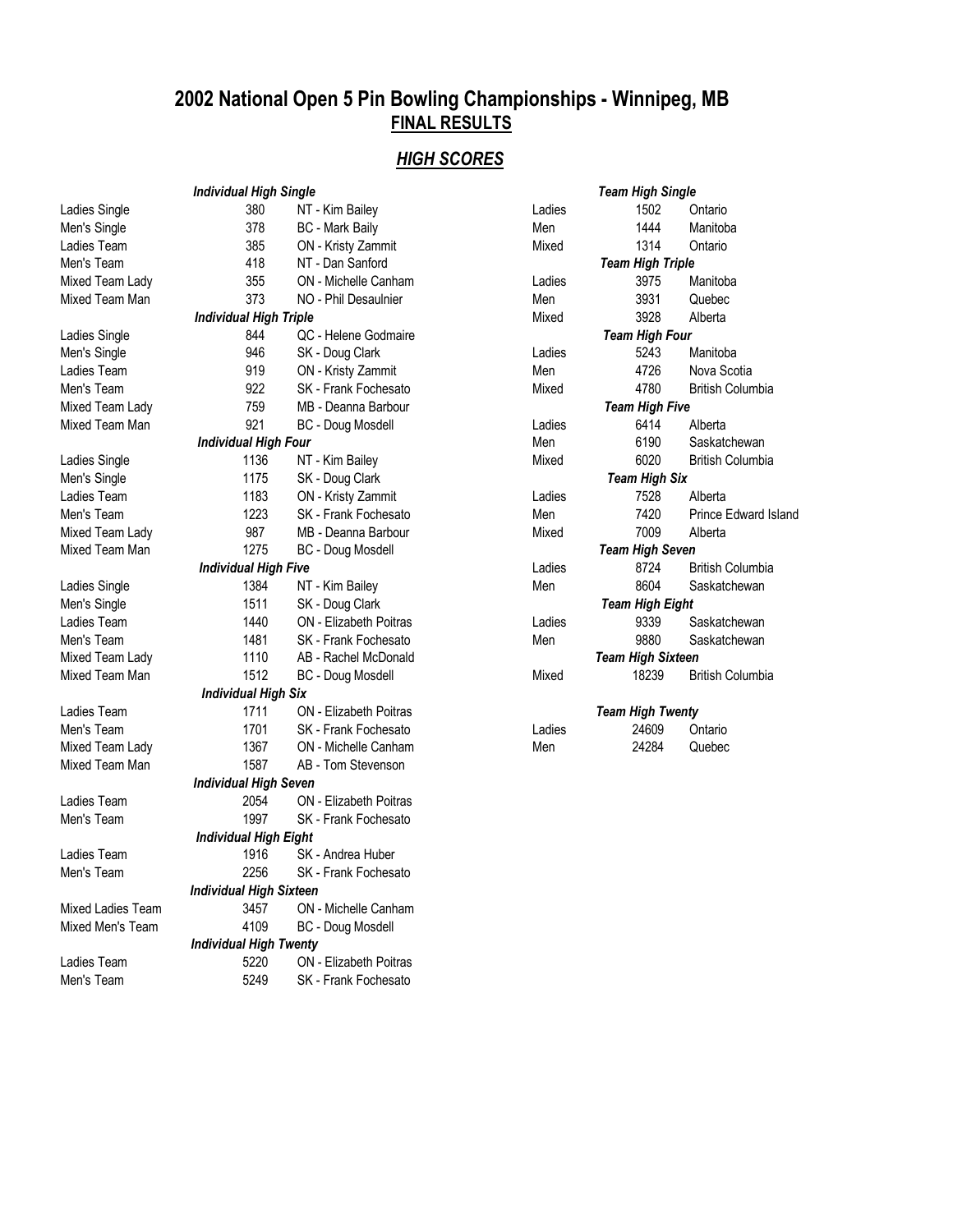## **SINGLES QUALIFYING** *(15 games)*

| Ladies |           |                        | <b>Pinfall</b> | <b>MEN</b> |           |                        | <b>Pinfall</b> |
|--------|-----------|------------------------|----------------|------------|-----------|------------------------|----------------|
| 1st    | ON        | Paula Cullen           | 3824           | 1st        | PE.       | John Walsh             | 3793           |
| 2nd    | ВC        | Tammie Herman          | 3802           | 2nd        | BC.       | Mark Baily             | 3768           |
| 3rd    | NO        | Barbra McLachlan       | 3731           | 3rd        | <b>SK</b> | Doug Clark             | 3754           |
| 4th    | <b>NS</b> | Theressa Swim          | 3636           | 4th        | <b>ON</b> | Robert MacDonald       | 3693           |
| 5th    | AB        | Penny Noble            | 3634           | 5th        | <b>NL</b> | <b>Terry Blake</b>     | 3692           |
| 6th    | QC        | Helene Godmaire        | 3616           | 6th        | QC        | Luc Duguay             | 3669           |
| 7th    | <b>NT</b> | Kim Bailey             | 3593           | 7th        | <b>MB</b> | John Deschambeault     | 3522           |
| 8th    | MB        | Chris Monchak          | 3577           | 8th        | AB        | Ian Dobbie             | 3481           |
| 9th    | SK        | Angelina Skalicky      | 3556           | 9th        | <b>NO</b> | <b>Richard Peltola</b> | 3429           |
| 10th   | <b>NL</b> | Danielle Moran         | 3229           | 10th       | <b>NS</b> | Marc Rapitta           | 3396           |
| 11th   | <b>PE</b> | <b>Sherry Doucette</b> | 3184           | 11th       | <b>NT</b> | Marcel Bouchard        | 3240           |

## **STEPLADDER - LADIES** ON

|                         |     |                      |     |                  |             | Paula Cullen             | 291 |
|-------------------------|-----|----------------------|-----|------------------|-------------|--------------------------|-----|
|                         |     |                      |     | <b>BC</b>        |             | Tammie Herman 283        |     |
|                         |     |                      |     | Tammie Herman    | 237         |                          |     |
|                         |     | N <sub>O</sub>       |     | Barbra McLachlan | 165         |                          |     |
|                         |     | Barbra McLachlan 279 |     |                  |             |                          |     |
| <b>NS</b>               |     | Theressa Swim        | 187 |                  |             |                          |     |
| Theressa Swim           | 196 |                      |     |                  | <b>GOLD</b> | <b>ON - Paula Cullen</b> |     |
| Penny Noble             | 192 |                      |     |                  |             |                          |     |
| AB                      |     |                      |     |                  |             |                          |     |
|                         |     |                      |     |                  |             |                          |     |
|                         |     |                      |     |                  |             |                          |     |
| <b>STEPLADDER - MEN</b> |     |                      |     |                  |             | <b>PE</b>                |     |
|                         |     |                      |     |                  |             | John Walsh               | 196 |
|                         |     |                      |     | <b>BC</b>        |             | Mark Baily               | 236 |
|                         |     |                      |     | Mark Baily       | 253         |                          |     |
|                         |     | <b>SK</b>            |     | Doug Clark       | 217         |                          |     |
|                         |     | Doug Clark           | 331 |                  |             |                          |     |
| ON                      |     | Robert MacDonald     | 281 |                  |             |                          |     |

**GOLD**

**BC - Mark Baily**

Robert MacDonald 328 Terry Blake 237

NL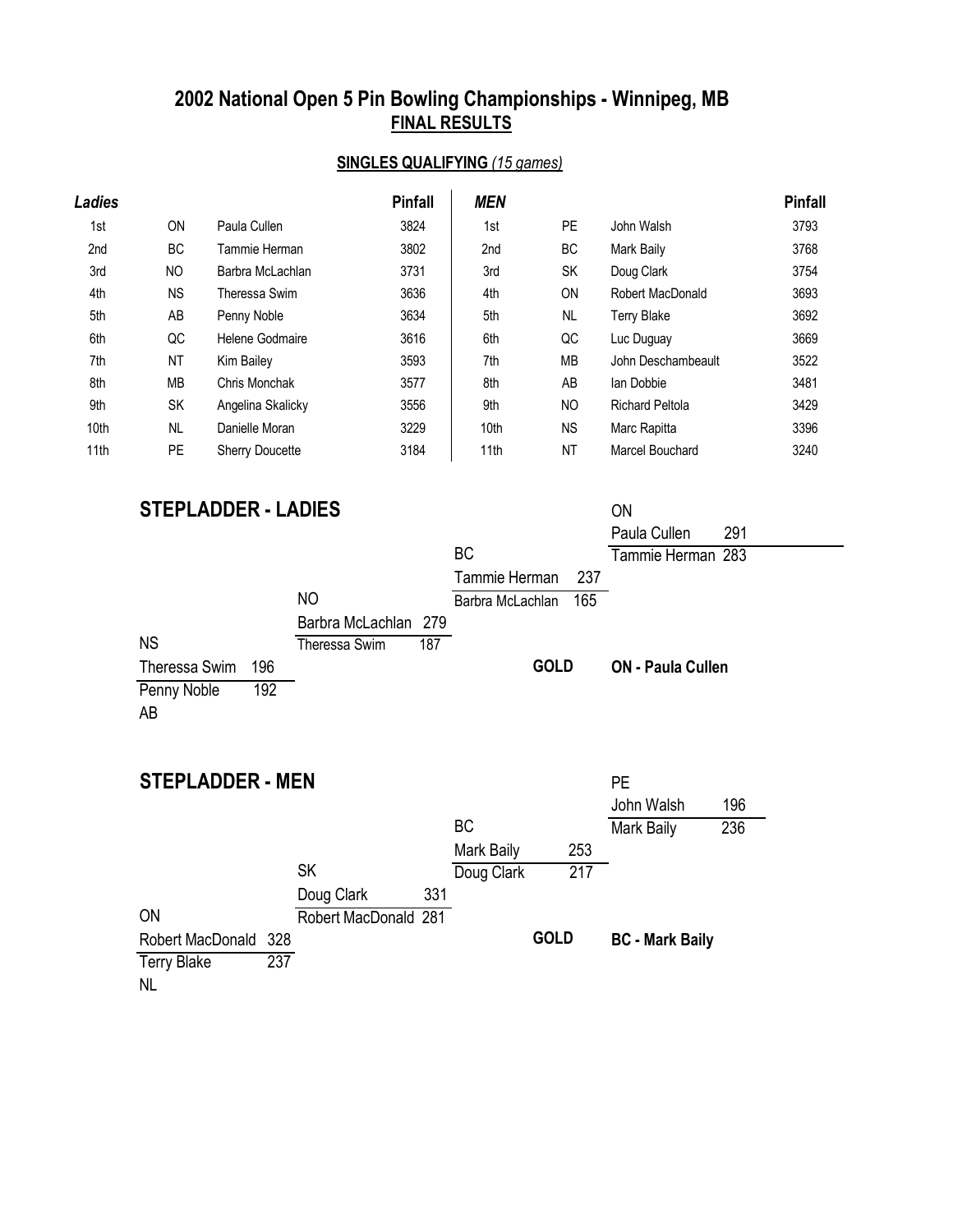### **TEAM STEPLADDERS**

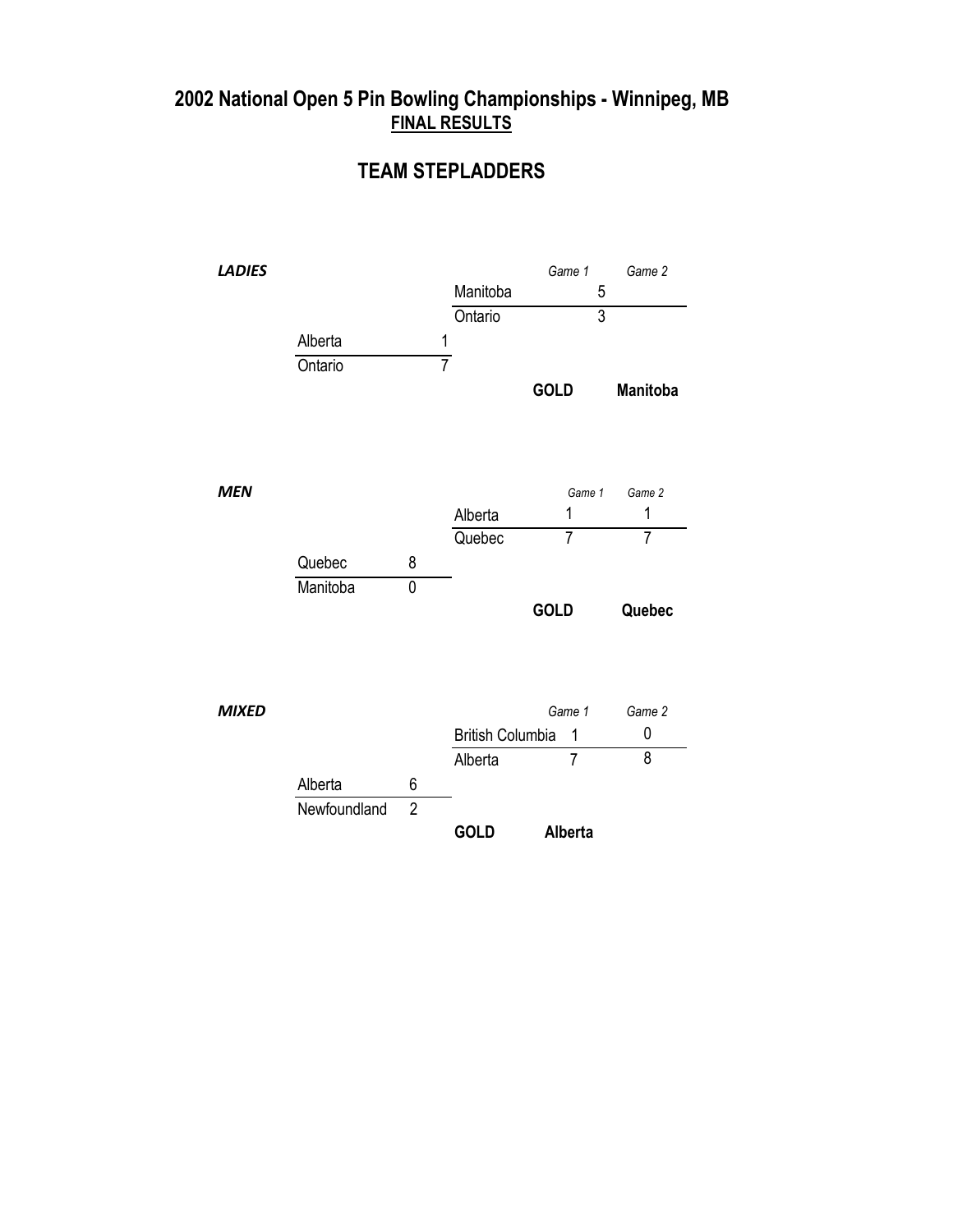| <b>Qualifying Round -</b>    |       | <b>LADIES TEAMS</b>     |                                | <b>Points</b>                      |                         |                         |                        |               |
|------------------------------|-------|-------------------------|--------------------------------|------------------------------------|-------------------------|-------------------------|------------------------|---------------|
|                              |       | 1st<br>2nd<br>3rd       | Manitoba<br>Ontario<br>Alberta |                                    | 114.5<br>110.5<br>105   |                         |                        |               |
|                              |       | 4th                     | Saskatchewan                   |                                    | 95.5                    |                         |                        |               |
|                              |       | 5th                     | <b>British Columbia</b>        |                                    | 90.5                    |                         |                        |               |
|                              |       | 6th                     | Quebec                         |                                    | 79.5                    |                         |                        |               |
|                              |       | 7th                     | Newfoundland                   |                                    | 72                      |                         |                        |               |
|                              |       | 8th                     | Northwest Territories          |                                    | 67                      |                         |                        |               |
|                              |       | 9th                     | Northern Ontario               |                                    | 54.5                    |                         |                        |               |
|                              |       | 10th                    | Nova Scotia                    |                                    | 49                      |                         |                        |               |
|                              |       | 11th                    | Prince Edward Island           |                                    | 42                      |                         |                        |               |
| <b>GOLD - MANITOBA</b>       |       | $\ast$                  | <b>SILVER - ONTARIO</b>        |                                    | $\star$                 | <b>BRONZE - ALBERTA</b> |                        | $\pmb{\star}$ |
| Karen Armstrong              |       | 252.2                   | Kristy Zammit                  |                                    | 247.6                   | Jennifer Marshall       |                        | 246.1         |
| Chris Monchak                |       | 254.0                   | Stacey Zammit                  |                                    | 257.8                   | Jennifer Burgess        |                        | 244.6         |
| Karrie Thibert<br>247.5      |       | Jody Mann               |                                | 236.2                              | <b>Stacey Sanderson</b> |                         | 242.3                  |               |
| Linda Orne<br>228.2          |       | Elizabeth Poitras       |                                | 264.0                              | Melinda Shilton         |                         | 222.2                  |               |
| 218.4<br>Debbie Holfeld      |       | Sarah Dougall           |                                | 230.2                              | Susan Anderson          |                         | 224.2                  |               |
| <b>Barb Kowalchuk</b>        |       | 239.6                   | Kathleen Millar                |                                    | 229.7                   | <b>Judy Stratton</b>    |                        | 233.9         |
| Glenn Sproule (Coach)        |       |                         | Joe Zammit (Coach)             |                                    |                         |                         | Debbie Boswell (Coach) |               |
|                              |       |                         |                                | *Averages include stepladder games |                         |                         |                        |               |
| 4th                          |       |                         | 5th                            |                                    | 6th                     | 7th                     |                        |               |
| <b>SASKATCHEWAN</b>          |       |                         | <b>BRITISH COLUMBIA</b>        |                                    | <b>QUEBEC</b>           | <b>NEWFOUNDLAND</b>     |                        |               |
| Alysa Spark                  | 234.4 | Tammie Herman           | 245.1                          | <b>Helene Godmaire</b>             | 252.5                   | Trina English           | 237.0                  |               |
| Andrea Huber                 | 250.4 | Lori Belancic           | 232.1                          | Christine Ryan                     | 245.3                   | Michelle Maloney        | 240.7                  |               |
| Melissa Dupuis               | 247.2 | Carole Brook            | 242.6                          | Karine Turpin                      | 211.4                   | Jennifer Abbott         | 223.2                  |               |
| Debbie Kawchuk               | 245.3 | Anne Parrotta           | 226.7                          | <b>Brigitte Duguay</b>             | 206.1                   | Danielle Moran          | 217.3                  |               |
| <b>Wendy Hewitt</b>          | 226.8 | Charlene Brook          | 223.0                          | <b>Claudette Demers</b>            | 228.6                   | Marie Bidgood           | 215.6                  |               |
| Julie Kolendreski            | 228.4 | Laurie Marino           | 211.5                          | <b>Isabelle Savard</b>             | 226.3                   | Melissa Manor           | 247.4                  |               |
| George Gresty (Coach)        |       | John Cassidy (Coach)    |                                | Gaetan Cote (Coach)                |                         | Lindsey Redmond (Coach) |                        |               |
| 8th                          |       |                         | 9th                            |                                    | 10th                    | 11th                    |                        |               |
| <b>NORTHWEST TERRITORIES</b> |       |                         | <b>NORTHERN ONTARIO</b>        |                                    | <b>NOVA SCOTIA</b>      | PRINCE EDWARD ISLAND    |                        |               |
| Lorraine Gagnon              | 217.9 | Krystina Bednarski      | 208.7                          | Theressa Swim                      | 207.0                   | Kathy Taylor            | 211.3                  |               |
| Kim Bailey                   | 215.6 | Maureen Desserre        | 222.0                          | Synthia Schofield                  | 216.8                   | Mim MacInnis            | 209.7                  |               |
| Lynell Broadbent             | 193.1 | <b>Shelley Petsnick</b> | 200.8                          | Brenda MacKellar                   | 215.4                   | Sylvia Cole             | 207.3                  |               |
| <b>Wendy Sanford</b>         | 210.1 | Tammy Woitowicz         | 212.5                          | Barbara Comeau                     | 181.7                   | Sue MacPherson          | 199.5                  |               |
| Helen Lawson                 | 176.8 | Terri Hamilton          | 207.7                          | Tracy Murray                       | 218.7                   | Jackie MacKinnon        | 219.5                  |               |
| <b>Crystal Craig</b>         | 221.1 | Carol Peterson          | 217.4                          | Joanne Blades                      | 233.2                   | Gerri-Lynn Henderson    | 204.6                  |               |
| Steve O'Hara (Coach)         |       | Terry DeLaronde (Coach) |                                | Bud Knight (Coach)                 |                         | Bill Giggey (Coach)     |                        |               |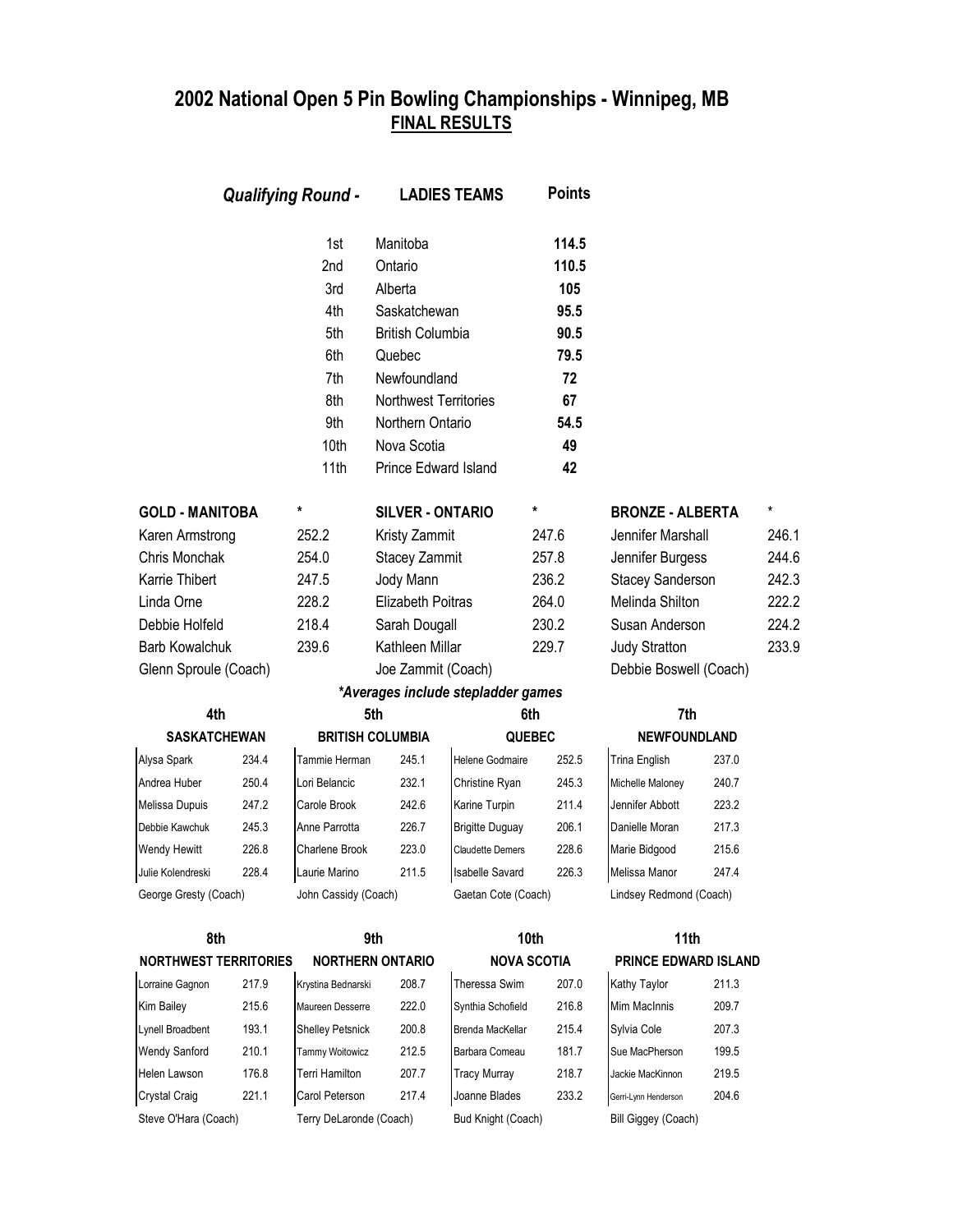| <b>Qualifying Round -</b> |       | <b>MEN'S TEAMS</b>     |                                       | <b>Points</b>                      |                              |                          |       |          |
|---------------------------|-------|------------------------|---------------------------------------|------------------------------------|------------------------------|--------------------------|-------|----------|
|                           |       | 1st                    | Alberta                               |                                    | 99                           |                          |       |          |
|                           |       | 2nd                    | Quebec                                |                                    | 98                           |                          |       |          |
|                           |       | 3rd                    | Manitoba                              |                                    | 88                           |                          |       |          |
|                           |       | 4th                    | Northern Ontario                      |                                    | 86                           |                          |       |          |
|                           |       | 5th                    | Saskatchewan                          |                                    | 83                           |                          |       |          |
|                           |       | 6th                    | Ontario                               |                                    | 81                           |                          |       |          |
|                           |       | 7th                    | <b>British Columbia</b>               |                                    | 81                           |                          |       |          |
|                           |       | 8th                    | Newfoundland                          |                                    | 74                           |                          |       |          |
|                           |       | 9th                    | Nova Scotia                           |                                    | 67                           |                          |       |          |
|                           |       | 10th                   | <b>Northwest Territories</b>          |                                    | 62                           |                          |       |          |
|                           |       | 11th                   | <b>Prince Edward Island</b>           |                                    | 61                           |                          |       |          |
| <b>GOLD - QUEBEC</b>      |       | *                      | <b>SILVER - ALBERTA</b>               |                                    | *                            | <b>BRONZE - MANITOBA</b> |       | $^\star$ |
| Luc Duguay                |       | 250.7                  | Ken Malcolmson                        |                                    | 233.5                        | Geoff Born               |       | 259.0    |
| <b>Bruno Cecyre</b>       |       | 258.6                  | Kurtis Deering                        |                                    | 253.3                        | Glen Howarth             |       | 248.5    |
| Dennis Borynec            |       | 247.7                  | Dan Rattai                            |                                    | 240.4                        | Brian Parago             |       | 225.2    |
| Guillaume Charbonneau     |       | 230.0                  | Jim Smeed                             |                                    | 240.0                        | Robert Shanas            |       | 244.6    |
| 240.1<br>Patrick Leduc    |       | Duane Plato            |                                       | 231.2                              | Dan Robson                   |                          | 217.2 |          |
| 239.5<br>Eric Potvin      |       | Derek Lewicki          |                                       | 224.2                              | Doug Wood                    |                          | 234.8 |          |
| Pit Plante (Coach)        |       |                        | Fred Andersen (Coach)                 |                                    |                              | Geoff McMullan (Coach)   |       |          |
|                           |       |                        |                                       | *Averages include stepladder games |                              |                          |       |          |
| 4th                       |       |                        | 5th                                   |                                    | 6th                          | 7th                      |       |          |
| <b>NORTHERN ONTARIO</b>   |       |                        | <b>SASKATCHEWAN</b><br><b>ONTARIO</b> |                                    |                              | <b>BRITISH COLUMBIA</b>  |       |          |
| Rob Parisotta             | 256.4 | Doug Clark             | 227.9                                 | Wade Thompson                      | 242.3                        | Don Goulet               | 230.7 |          |
| David Secord              | 230.8 | Frank Fochesato        | 262.5                                 | John Mattioli                      | 249.7                        | <b>Mark Baily</b>        | 246.2 |          |
| Mike McNamara             | 241.0 | Chris Halkyard         | 223.2                                 | Jason Procher                      | 243.5                        | George Bellon            | 205.3 |          |
| John Remmerswaal          | 230.9 | Don Clearihue          | 244.9                                 | Jim Head                           | 249.9                        | Steve Robson             | 225.3 |          |
| Jean-Marie Girard         | 214.6 | Cam Robinson           | 233.0                                 | <b>Bill Schwemlein</b>             | 229.0                        | Shane Balcom             | 244.5 |          |
| Dan Lefebvre              | 237.9 | Drake Allin            | 239.9                                 | <b>Brian Kaye</b>                  | 225.3                        | Dick Borgenstrom         | 215.3 |          |
| Jim MacLennan (Coach)     |       | Rich Johnstone (Coach) |                                       | Rheal Champagne (Coach)            |                              | Bill Thomas (Coach)      |       |          |
| 8th                       |       |                        | 9th                                   |                                    | 10th                         | 11th                     |       |          |
| <b>NEWFOUNDLAND</b>       |       |                        | <b>NOVA SCOTIA</b>                    |                                    | <b>NORTHWEST TERRITORIES</b> | PRINCE EDWARD ISLAND     |       |          |
| Lee Escott                | 225.4 | Marc Rapitta           | 226.7                                 | Liliano Marrain                    | 213.1                        | Stephen Burke            | 220.1 |          |
| Rick Lane                 | 217.7 | Wayne Comeau           | 252.0                                 | Mike Penkala                       | 219.6                        | Randy Diamond            | 242.6 |          |
| Stephen Woods             | 223.1 | Julien Chiasson        | 225.1                                 | Ken Bartlett                       | 206.7                        | Serge Arsenault          | 230.2 |          |
| Chris Harris              | 229.9 | <b>Ashton Gavel</b>    | 213.4                                 | Dan Sanford                        | 233.3                        | Jeremy Sudsbury          | 222.6 |          |
| Stephen Browne            | 235.4 | Ivan Sualnier          | 223.0                                 | Len Klause                         | 217.7                        | Ernie Doucette           | 243.7 |          |
| Darrin Hall               | 237.7 | <b>Steve Matthews</b>  | 195.0                                 | Darryl Bryan                       | 216.7                        | Alan MacNeill            | 194.3 |          |
| Fred Hawco (Coach)        |       | Jerry Sayer (Coach)    |                                       | Jim White (Coach)                  |                              | Karen White (Coach)      |       |          |